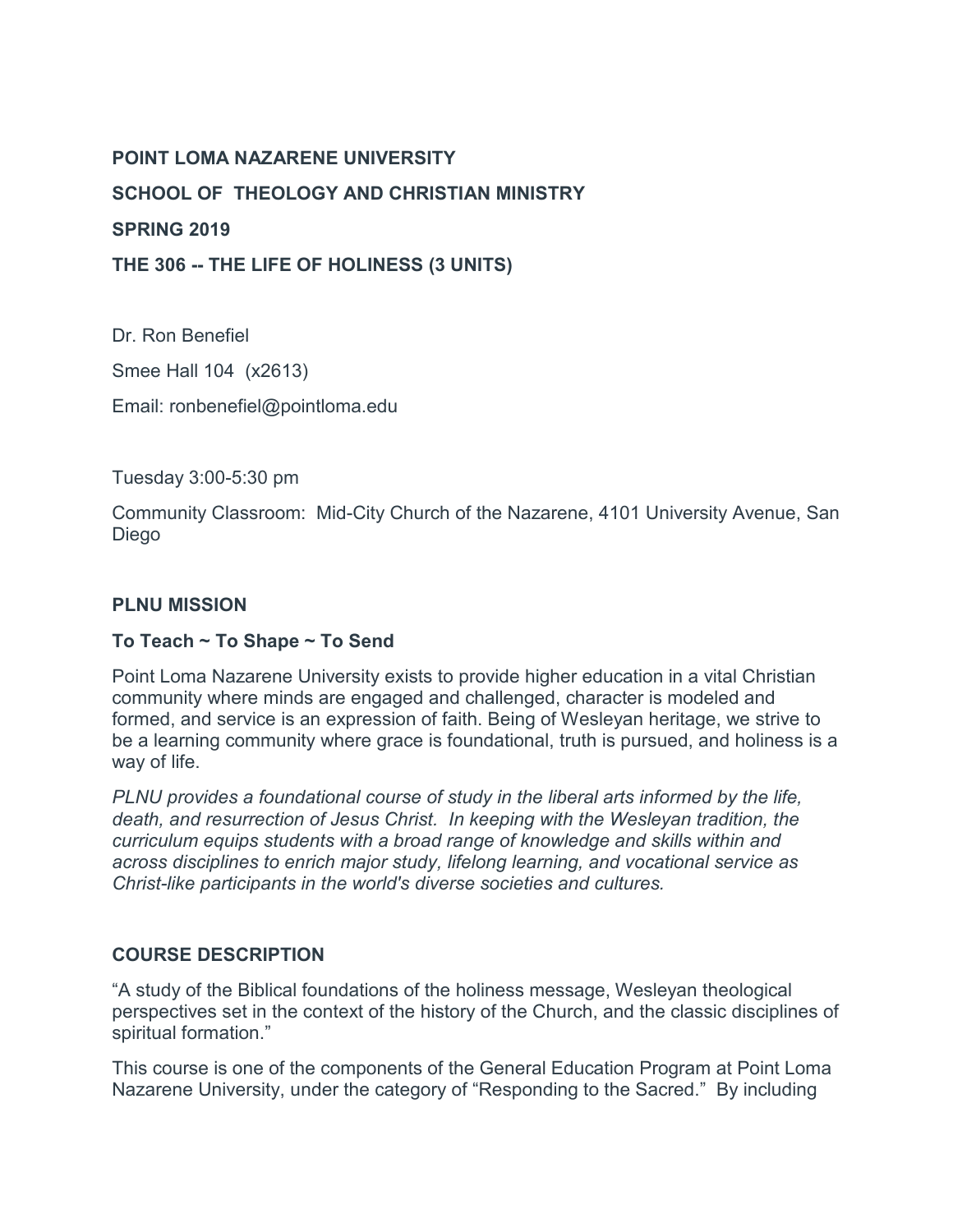this course in a common educational experience for undergraduates, the faculty supports the study of Scripture and Christian heritage as foundational in the pursuit of knowledge and the development of personal values.

# **STUDENT LEARNING OUTCOMES**

Upon Completion of this course, the student will be able to:

- Explain the intellectual integrity, rich diversity, and coherence of the idea and practice of holiness in the Christian tradition.
- Appreciate the characteristic features of the theology and practice of holiness in Wesleyan theology, especially as related to the mission of Point Loma Nazarene University.
- Appropriate practices and disciplines of Christian holiness in everyday life.

### **REQUIRED TEXTS**

Clapper, Gregory S. *As If the Heart Mattered: A Wesleyan Spirituality.* Wipf and Stock. 2014. ISBN-13: 978-1630871475

Nouwen, Henri J.M., Donald P. McNeill and Douglas A. Morrison. *Compassion: A Reflection on the Christian Life*. Image Books. 1982. ISBN-13: 978-0385517522.

Thompson, Marjorie J. *Soul Feast: An Invitation to the Christian Spiritual Life. (Newly Revised Edition-Enlarged).* Westminster John Knox Press. 2015.ISBN-13: 978- 0664261153.

### **RECOMMENDED DEVOTIONAL TEXTS**

Chambers, Oswald. *My Utmost for His Highest.* Discovery House. 2016. ISBN-10: 1627076727

Job, Reuben and Norman Shawchuck. *A Guide to Prayer for Ministers and Other Servants.* The Upper Room. 1983. ISBN-10: 0835804607

Young, Sarah. *Jesus Calling.* Thomas Nelson. 2004. ISBN-10: 1591451884

Online/App/Podcast Options:

- He Reads Truth: hereadstruth.com/plans/ (website & app)
- Pray As You Go: pray-as-you-go.org (website & podcast)
- Sacred Space: sacredspace.ie/ (website)
- She Reads Truth: shereadstruth.com/plans/ (website & app)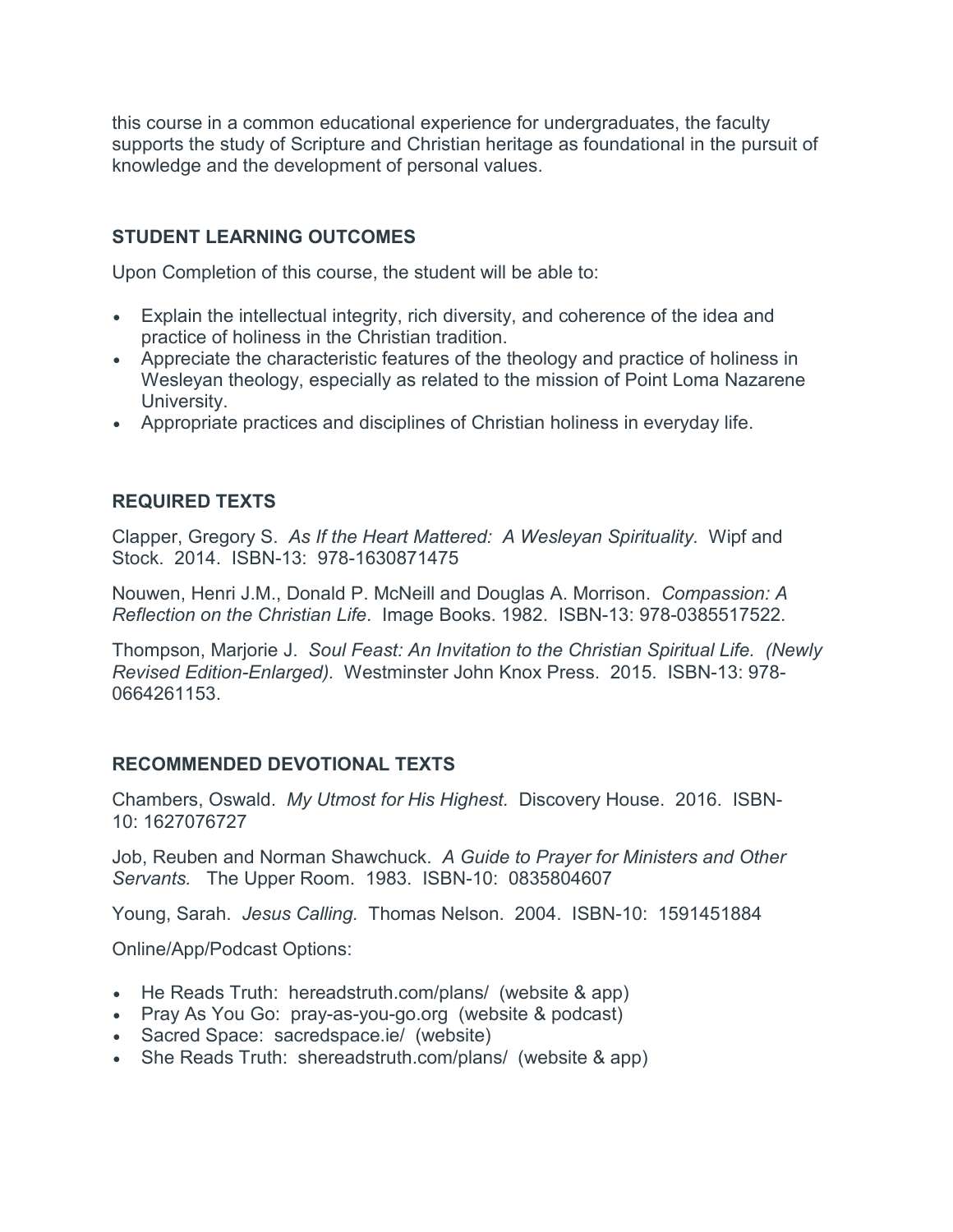### **EXTRA CREDIT READING**

Kelley, Thomas. *A Testament of Devotion.*  Kenneson, Philip. *Life on the Vine* Lewis, C.S. *The Great Divorce.*  Lewis, C.S., *Mere Christianity.* Smith, James K.A. *Desiring the Kingdom.* Stott. John. *Basic Christianity.*  Welch, Reuben. *We Really Do Need Each Other.*

# **COURSE REQUIREMENTS**

**Class attendance and participation:** Come to class prepared having read the assigned readings for the day.

**Reflection papers:** Submit a reflection paper for each of the required texts. Papers will be due as indicated in the syllabus course schedule. Late papers will receive a reduction in grade. Reflection papers should be 3-4 pages in length (double-spaced, font size 12). Each paper should have three parts:

1. A general overview of the major themes. (What did the author say?)

2. Your thoughtful engagement and critique of major themes. (What do you think about what the author said?)

3. Your personal/practical response and "take-away". (So what?)

**Quizzes and Final Exam:** In most class sessions there will be quizzes on the assigned reading and class lectures. The final exam will be comprehensive.

### **Participation in Christian Disciplines**

1. Works of Piety: Journaling, Personal Prayer and Bible Study.

Compile a journal of your life in Christ. Set aside regular time on your own in prayer, reading Scripture and journaling. Each journal entry should include reflections on Scripture, prayers, theological insights and/or reflections on your participation in Christian community and mission. Ideally, this would be a daily practice. Your journal is personal. At the end of the semester, you need only show the professor that you kept a journal but do not need to turn it in.

2. Works of Mercy: Christian Ministry and/or Community Service

This requirement may be fulfilled through any of a number of ministry or service opportunities, including: participation in a PLNU student ministry, volunteering in a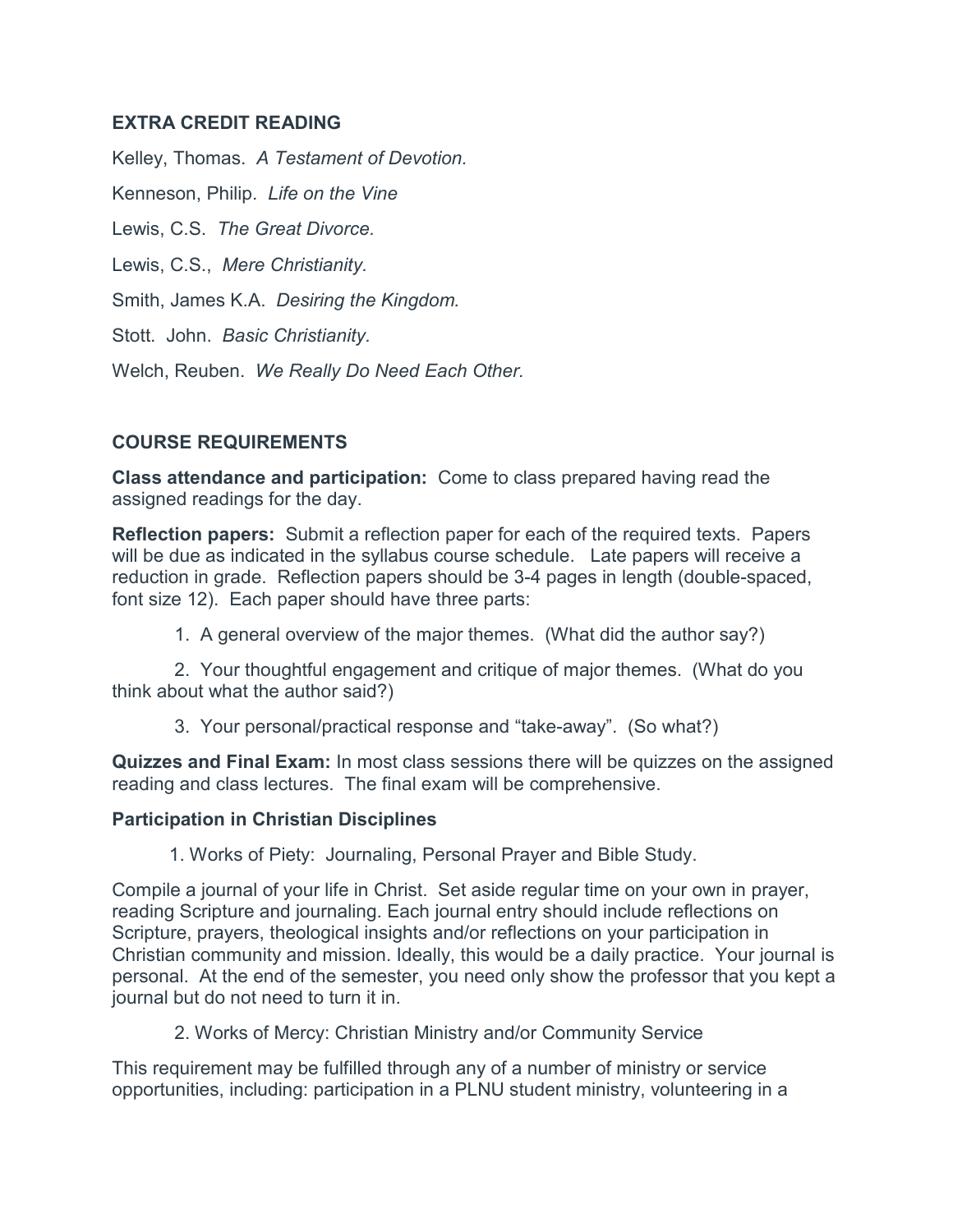homeless shelter, serving at a charity race, going on a weekend mission experience, etc. Preference should be given to completing this assignment through ministry or community service in the City Heights neighborhood. Please confirm with the professor if there is any question regarding the suitability of a particular ministry/service activity for fulfillment of the assignment.

*Submit a log that shows you spent a minimum of 45 hours in the Christian disciplines with a minimum of 15 hours set aside for each type of discipline. (For example, for full credit you may log 15 hours in one discipline and 30 in the other, or split your time more evenly between the two disciplines).*

3. Christian Community: Christian Formation Discussion/Accountability Group

Participation in your in-class discussion/accountability group will provide you an opportunity to share your experiences in journaling, class readings, and ministry/service activities. Groups will meet during class time. Class participation points are awarded on the basis of attendance. Students with no unexcused absences will receive full credit. Each unexcused absence will reduce the number of participation points by 25.

**Community Dinners**. An integral part of Community Classroom is our monthly dinner event. A catered meal from the area is provided on site at Mid-City Church of the Nazarene from 5:00-6:15 p.m. in the Fellowship Hall. In addition to dinner, we will hear from members of the City Heights community as they share their journeys with us. The dinners on February 19 and April 16 will be incorporated into class time with the class beginning at 4:00 pm (no extra credit for these). Students will receive 15 points of extra credit for attending the January 24 and/or March 18 dinners. (15 points for each).

**Extra Credit:** In addition to the Community Dinner opportunities, students may earn extra credit in two additional ways:

1. A student may receive up to 35 extra credit points for reading and submitting a 2-3 page reflection paper for each book reviewed from the recommended reading list. The maximum extra credit that a student may earn for extra reading is 100 points.

2.Students may receive 10 points of extra credit for attending up to two of the four Wiley Lectures scheduled for February 11-13 on campus. (10 points for each).

# **GRADING**

A student will receive points based on the completion and demonstration of proficiency of class requirements according to the following (each number represents the total points possible):

| <b>Class Attendance and Small Group Participation</b> |  |  |
|-------------------------------------------------------|--|--|
|                                                       |  |  |

Reflection Papers on Assigned Reading 300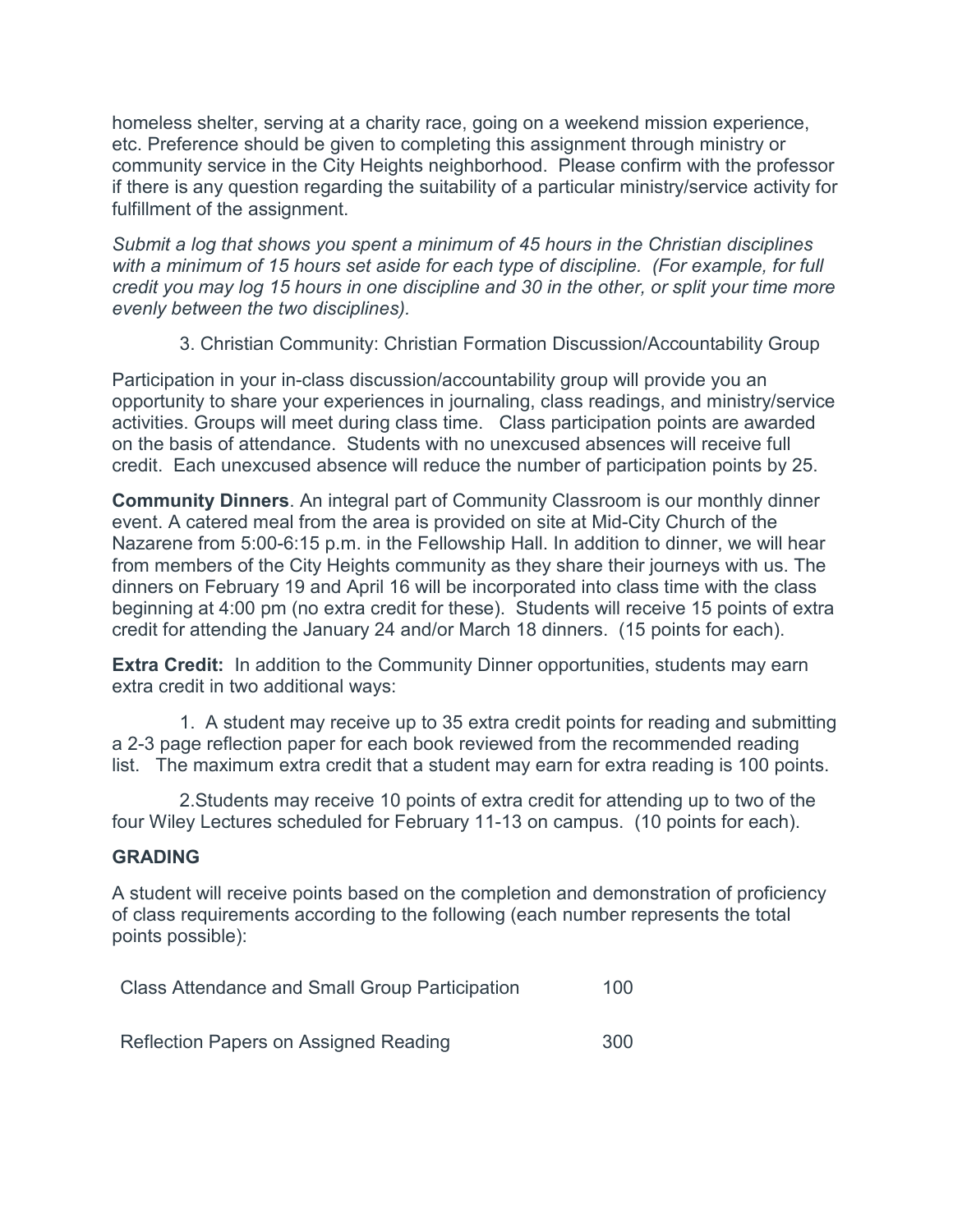| Quizzes on Lectures and Assigned Reading                      | 250 |
|---------------------------------------------------------------|-----|
| Participation in Christian Formation Practices (100/each) 200 |     |
| <b>Final Exam</b>                                             | 150 |
|                                                               |     |

TOTAL

1,000

| <b>GRADING SCALE</b> | 925-1000  | A    |
|----------------------|-----------|------|
|                      | 900-924   | A-   |
|                      | 875-899   | B+   |
|                      | 825-874   | В    |
|                      | 800-824   | B-   |
|                      | 775-799   | $C+$ |
|                      | 725-774   | C    |
|                      | 700-724   | C-   |
|                      | 675-699   | D+   |
|                      | 625-674   | D    |
|                      | 600-624   | D-   |
|                      | Below 600 | F    |

### **INCOMPLETES AND LATE ASSIGNMENTS**

All assignments are to be submitted/turned in by the beginning of the class session when they are due—including assignments posted in Canvas. Incompletes will only be assigned in extremely unusual circumstances.

### **FINAL EXAMINATION POLICY**

Successful completion of this class requires turning in the final examination **on its scheduled day**. No requests for early examinations or alternative days will be approved.

**PLNU COPYRIGHT POLICY**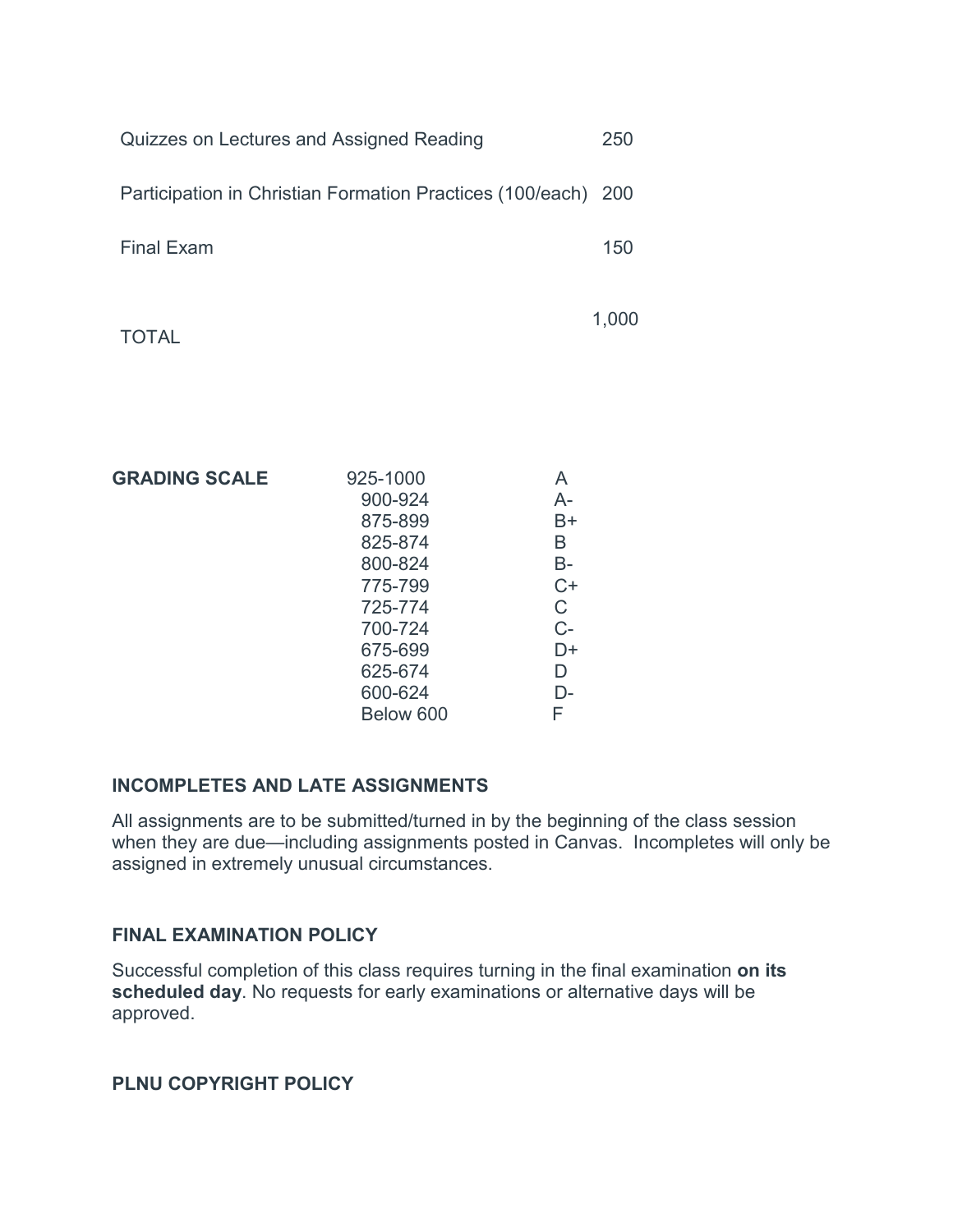Point Loma Nazarene University, as a non-profit educational institution, is entitled by law to use materials protected by the US Copyright Act for classroom education. Any use of those materials outside the class may violate the law.

# **PLNU ACADEMIC HONESTY POLICY**

Students should demonstrate academic honesty by doing original work and by giving appropriate credit to the ideas of others. Academic dishonesty is the act of presenting information, ideas, and/or concepts as one's own when in reality they are the results of another person's creativity and effort. A faculty member who believes a situation involving academic dishonesty has been detected may assign a failing grade for that assignment or examination, or, depending on the seriousness of the offense, for the course. Faculty should follow and students may appeal using the procedure in the university Catalog. See [Academic Policies](http://catalog.pointloma.edu/content.php?catoid=18&navoid=1278) for definitions of kinds of academic dishonesty and for further policy information.

# **Academic Accommodations**

While all students are expected to meet the minimum standards for completion of this course as established by the instructor, students with disabilities may require academic adjustments, modifications or auxiliary aids/services. At Point Loma Nazarene University (PLNU), these students are requested to register with the Disability Resource Center (DRC), located in the Bond Academic Center. [\(DRC@pointloma.edu](mailto:DRC@pointloma.edu) or 619-849- 2486). The DRC's policies and procedures for assisting such students in the development of an appropriate academic adjustment plan (AP) allows PLNU to comply with Section 504 of the Rehabilitation Act and the Americans with Disabilities Act. Section 504 (a) prohibits discrimination against students with special needs and guarantees all qualified students equal access to and benefits of PLNU programs and activities. After the student files the required documentation, the DRC, in conjunction with the student, will develop an AP to meet that student's specific learning needs. The DRC will thereafter email the student's AP to all faculty who teach courses in which the student is enrolled each semester. The AP must be implemented in all such courses.

If students do not wish to avail themselves of some or all of the elements of their AP in a particular course, it is the responsibility of those students to notify their professor in that course. PLNU highly recommends that DRC students speak with their professors during the first two weeks of each semester about the applicability of their AP in that particular course and/or if they do not desire to take advantage of some or all of the elements of their AP in that course.

# **PLNU ATTENDANCE AND PARTICIPATION POLICY**

Regular and punctual attendance at all classes is considered essential to optimum academic achievement. If the student is absent from more than 10 percent of class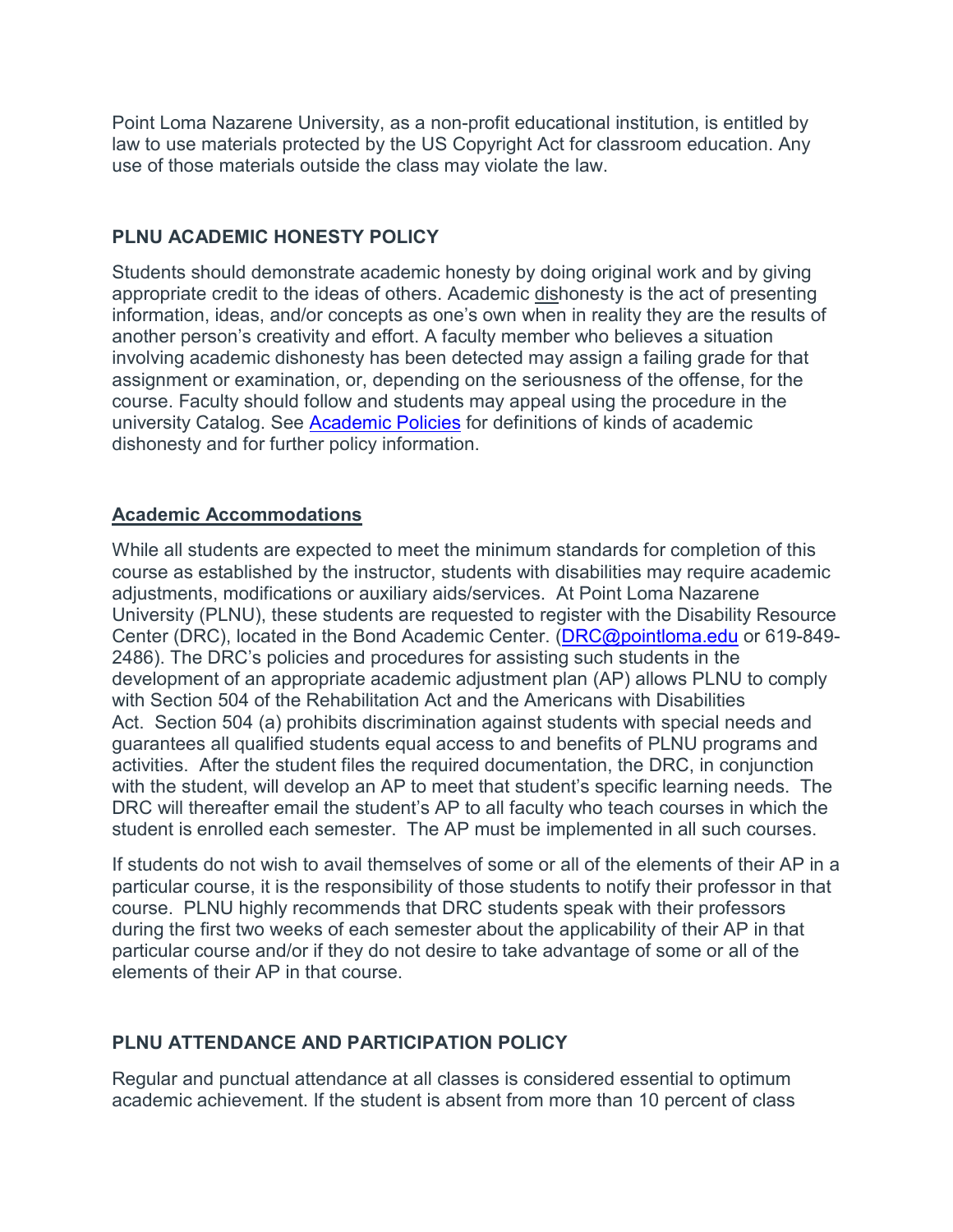meetings, the faculty member can file a written report which may result in de-enrollment. If the absences exceed 20 percent, the student may be de-enrolled without notice until the university drop date or, after that date, receive the appropriate grade for their work and participation. See [Academic Policies](http://catalog.pointloma.edu/content.php?catoid=18&navoid=1278) in the Undergraduate Academic Catalog.

#### **INCLUSIVE LANGUAGE**

The School of Theology and Christian Ministry is committed to the equality of women and men. Recognizing that people have often used the English language in ways that imply the exclusion or inferiority of women, the SoTCM urges students, faculty and staff to avoid sexist language in public discourse, in classroom discussion, and in their writings.

### **COURSE SCHEDULE**

| <b>Date</b> | <b>Overall</b><br><b>Theme</b>                      | <b>Readings</b><br>(to be done by class date) | <b>Assignment &amp;</b><br><b>Community</b><br><b>Classroom</b><br><b>Notes</b> |
|-------------|-----------------------------------------------------|-----------------------------------------------|---------------------------------------------------------------------------------|
| 1/15        | Course Introduction                                 |                                               |                                                                                 |
| $1/22$      | Christian Theology &<br><b>Wesleyan Perspective</b> | Clapper: Intro & Ch. 1                        |                                                                                 |
| 1/29        | Christian Theology &<br><b>Wesleyan Perspective</b> | Clapper: Ch. 2 & 3                            |                                                                                 |
| 2/5         | Christian Theology &<br><b>Wesleyan Perspective</b> | Clapper: Ch. 4 & 5                            | <b>Clapper Reflection</b><br>Paper Due                                          |
| 2/12        | <b>Spiritual Disciplines</b>                        | Thompson: Intro & Ch. 1-2,                    |                                                                                 |
| 2/19        | <b>Spiritual Disciplines</b>                        | Thompson: Ch. 3-4,                            | Class includes CC<br>dinner. Begins at<br>4:00.                                 |
| 2/26        | <b>Spiritual Disciplines</b>                        | Thompson: Ch. 5-6                             |                                                                                 |